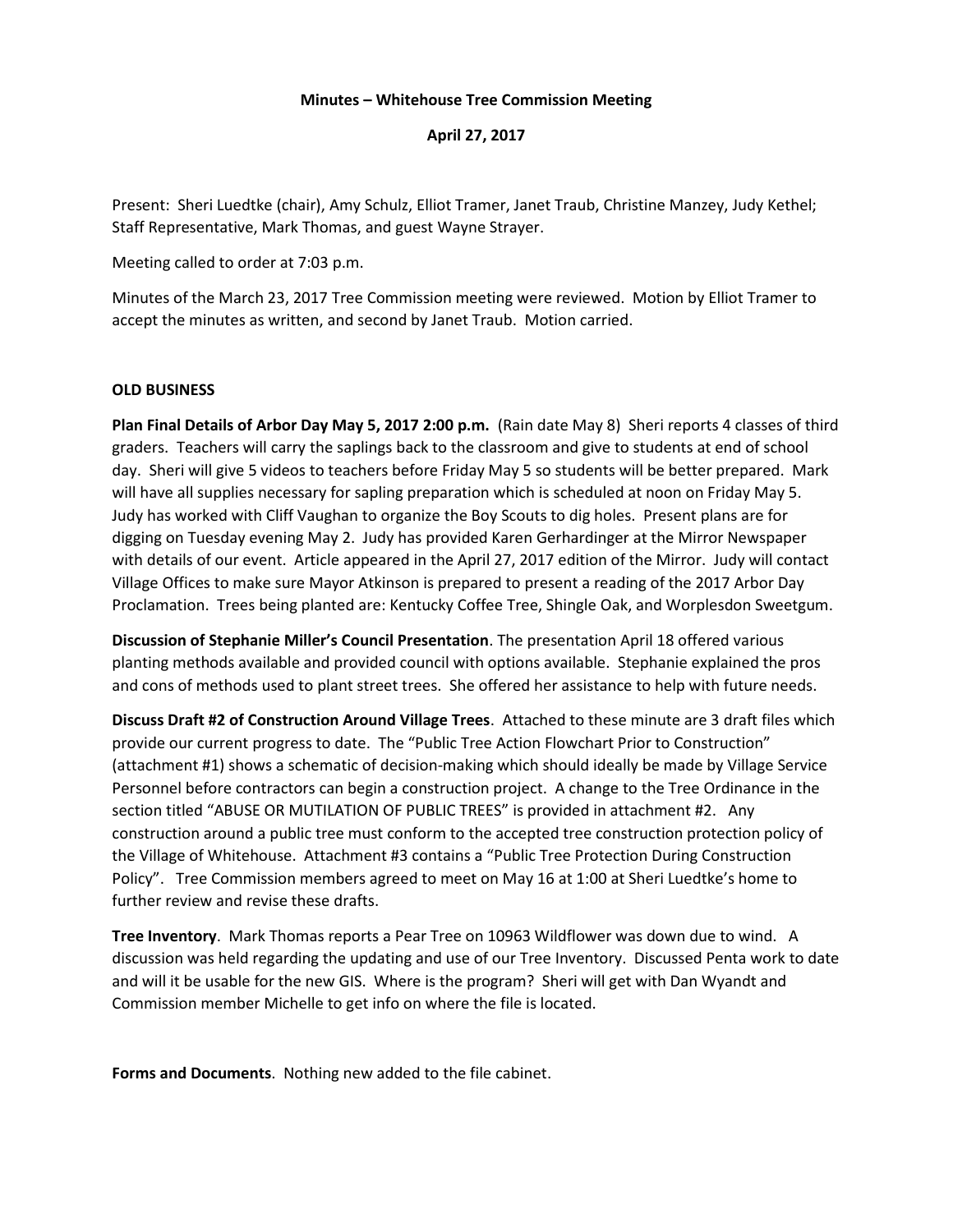#### **NEW BUSINESS**

**Begin Cherry Fest/Market Day planning.** It has been decided that the Tree Commission would not participate in Cherry Fest this year and instead be active participants in the Whitehouse Flower Market and Farmer Market Days. This will be our avenue to disseminate news and information regarding the planting and maintenance of trees within the Village limits. Judy will get with Barb Knisely and procure a spot for these events and also make sure literature and manning is available.

**Prepare Summer Newsletter**. Judy will draft an article titled "Who owns that tree in your tree lawn?"

**Discussion Regarding Role in Phase 2 of Downtown Renovation for 2018.** The Tree Commission Council Representative will advise the need of a Tree Commission member or a small group consisting of Elliot Tramer, Amy Schultz and Sheri Luedtke be notified when Downtown Renovation meetings for 2018 are held.

#### **OTHER ISSUES**

Thank you Janet for your presentation on "lichens and whether they harm trees" at this year's Spring Seminar on April 8.

Made travel arrangements for Tree City USA gathering to be held May 3 in Lakeside Ohio.

Discussed the need to have a Council Representative at the Tree Commission Meetings each month.

Judy mentioned her need to resign from Tree Commission Membership as soon as a replacement is available.

Janet Traub needs to become an ex officio member.

Amy Schultz moved adjournment, Elliot Tramer seconded, and motion passed. Meeting adjourned at 8:40 PM.

Respectfully submitted,

Veronica Judy Kethel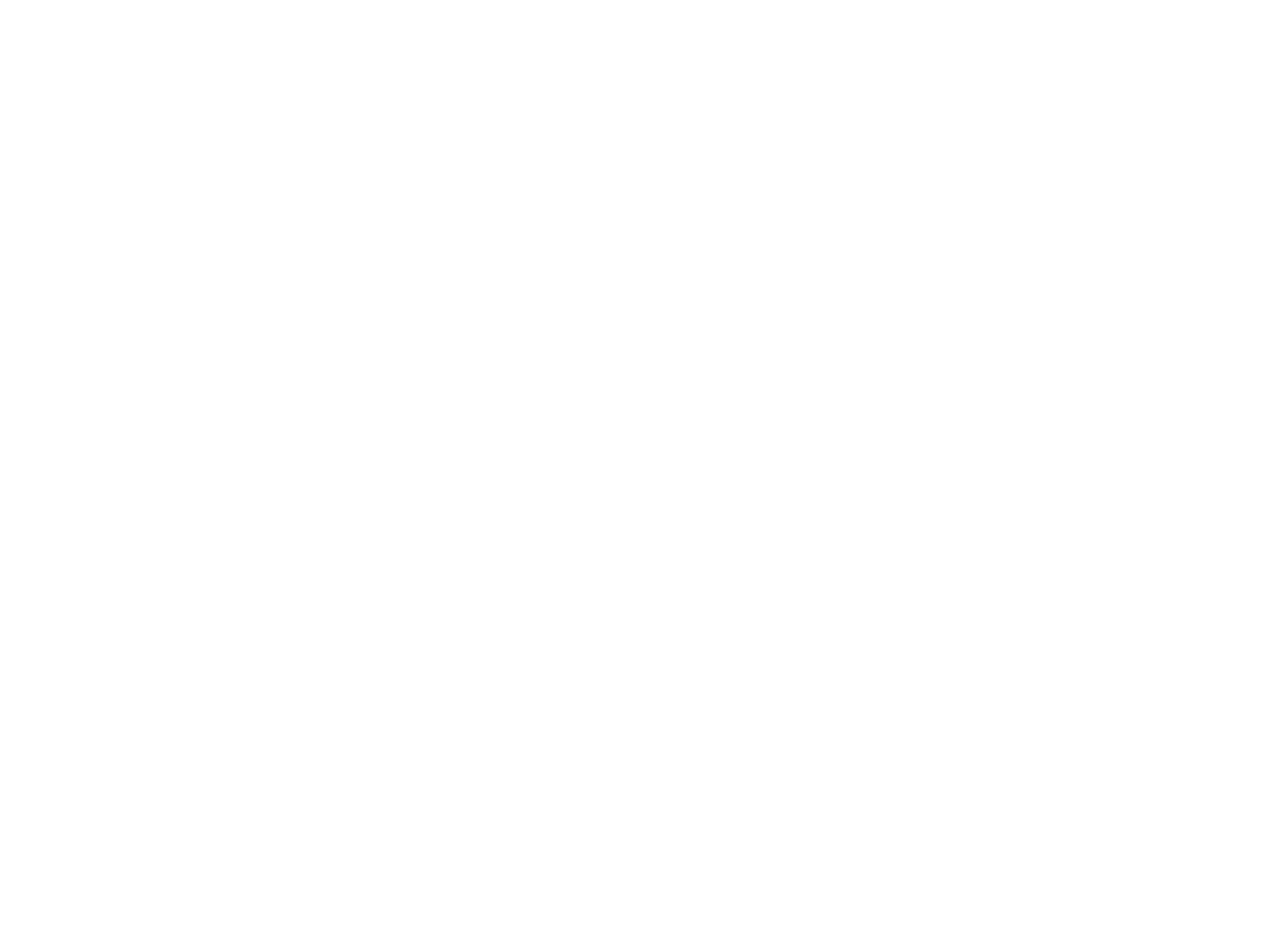Change to Tree Ordinance in the section titled ABUSE OR MUTILATION OF PUBLIC TREES

- 1. Unless specifically authorized by the Tree Commission….(no changes here)
- 2. No person shall excavate any ditches, tunnels, trenches, alley or driveway within the drip line of any public tree or shrub without obtaining approval from the Village Administrator.
- 3. Construction activities in the vicinity of street trees are subject to the Village of Whitehouse *Public Tree Protection During Construction Policy* found [cite location].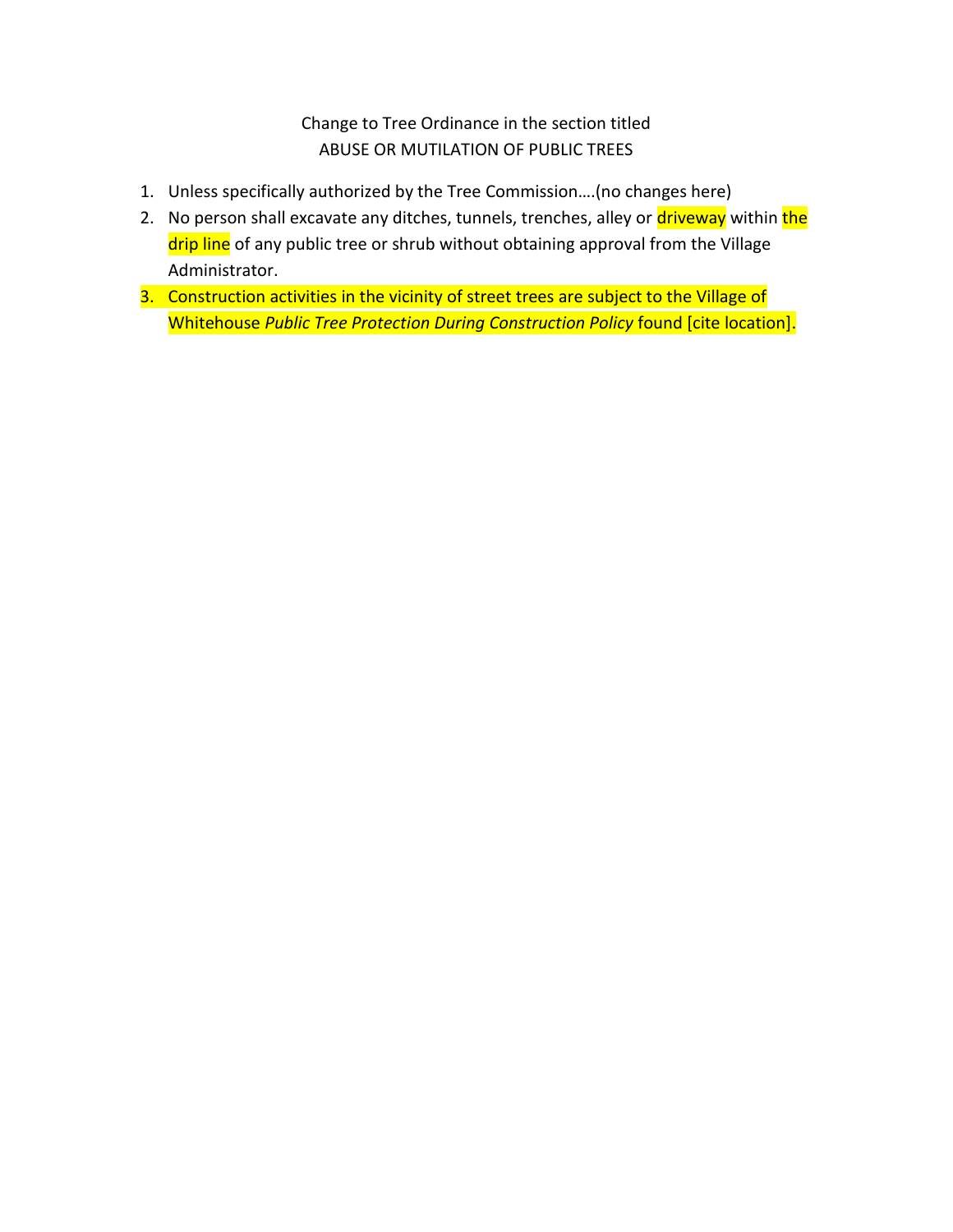### **Village of Whitehouse**

# **Public Tree Protection During Construction Policy**

### **Rationale**

New development and on-going improvements to our community's infrastructure often dictate construction near public trees. These trees represent one of our greatest assets because they boost real estate values, mitigate storm water runoff, moderate temperatures, and remove air pollutants. Surprisingly, trees are the only Village assets that appreciate in value with age. Therefore, protecting these valuable resources from construction damage makes fiscal sense. Evidence of tree damage from construction may not be obvious, especially if this involves the tree's root system. It can take a season or even years to appear because stress on the root system only slowly manifests itself in aerial limbs and leaves. Once the damage is obvious, it is often too late to reverse the effects and save the tree. Therefore, the Village has adopted this policy on construction around existing public trees.

### **DISTANCE FROM TREES**

- 1. For trees measuring twelve (12) inches DBH (Diameter at Breast Height) or less, soil excavation work or root cutting shall not occur closer than four (4) feet from the trunk of the tree.
- 2. For trees measuring greater than twelve (12) inches DBH, soil excavation work or root cutting shall not occur closer than a distance equal to three (3) times the DBH from the trunk of the tree.
- 3. For multi-trunk trees, soil excavation work or root cutting shall not occur closer to the trunk of the tree than a distance of three (3) times the diameter of the trunk cluster, measured at the narrowest point between ground level and breast height.

# **ROOT PROTECTION**

4. If cutting of roots is necessary after complying with 1, 2, and 3 above, roots must be cut sharply and cleanly. Do not paint or treat the wound. The contractor shall water the affected tree thoroughly using five (5) gallons of water for every one (1) inch of tree DBH, and provide the information on the location of the affected tree or trees to the Public Service Director or a designated Village representative.

# **ROOT ZONE PROTECTION**

5. No construction equipment shall be parked and no construction materials such as sand, soil or gravel shall be stored on the surface of the unpaved areas within the drip line (outermost reach of the branches) of the tree.